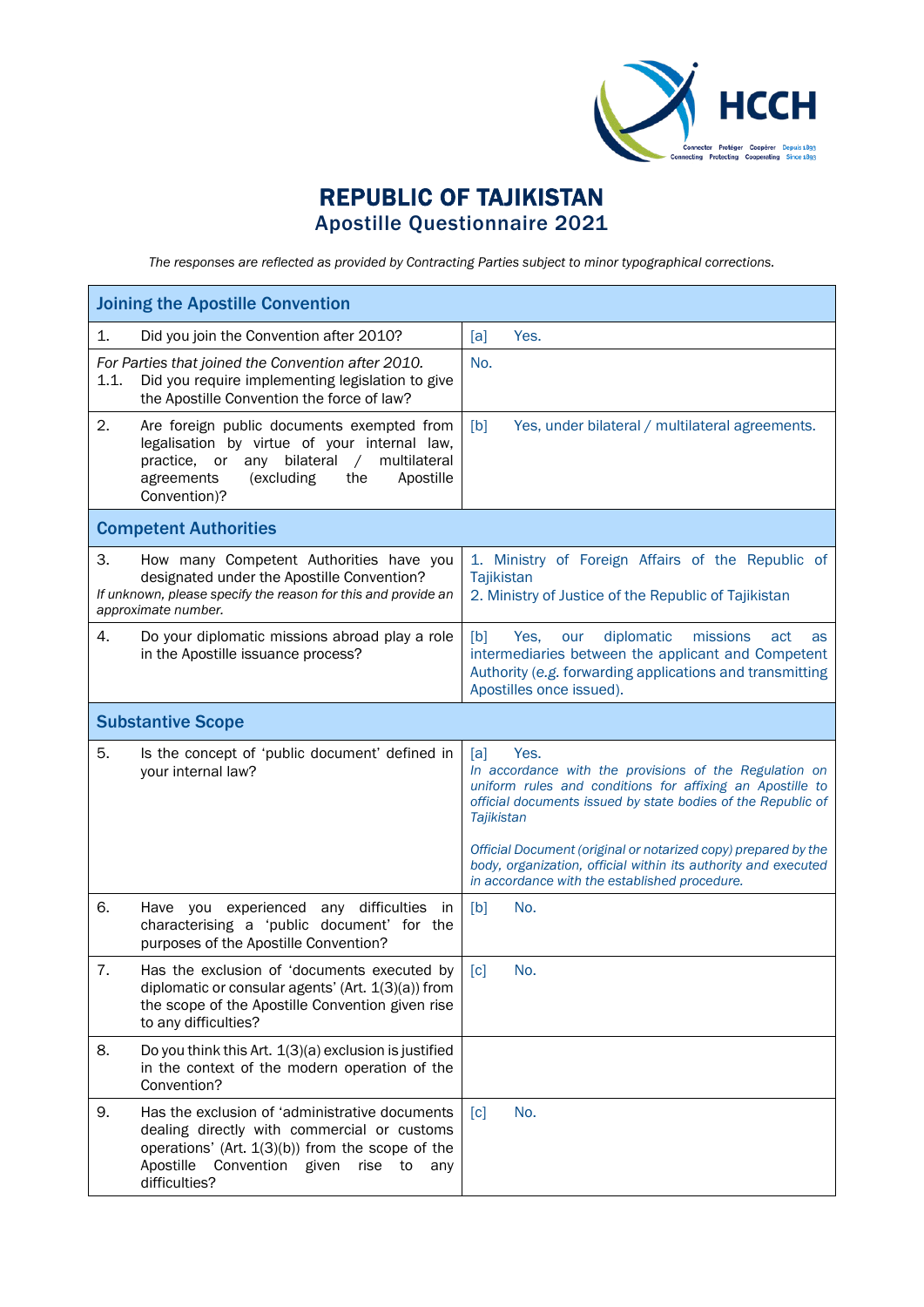| 10. | Do you think this Art. 1(3)(b) exclusion is justified<br>in the context of the modern operation of the<br>Convention?    | Yes.<br>[a]                                                                                                                                      |                                          |                      |        |
|-----|--------------------------------------------------------------------------------------------------------------------------|--------------------------------------------------------------------------------------------------------------------------------------------------|------------------------------------------|----------------------|--------|
| 11. | Do you issue (outgoing) or accept (incoming)<br>Apostilles for any of the following categories of<br>document?           |                                                                                                                                                  |                                          | <b>Issue</b>         | Accept |
|     |                                                                                                                          | Certificates of origin                                                                                                                           | X                                        | X                    |        |
|     |                                                                                                                          | <b>Export licences</b>                                                                                                                           |                                          |                      |        |
|     |                                                                                                                          | Import licences                                                                                                                                  |                                          |                      |        |
|     |                                                                                                                          | Health and safety certificates<br>issued by the relevant<br>government authorities or                                                            | X                                        | X                    |        |
|     |                                                                                                                          |                                                                                                                                                  | Certificates of products<br>registration |                      |        |
|     |                                                                                                                          |                                                                                                                                                  | Certificates of conformity               |                      |        |
|     |                                                                                                                          | End user certificates<br>(i.e. documents certifying that the<br>buyer is the end user of acquired<br>goods)                                      |                                          |                      |        |
|     |                                                                                                                          | Commercial invoices                                                                                                                              |                                          |                      |        |
|     | <b>Apostille Process</b>                                                                                                 |                                                                                                                                                  |                                          |                      |        |
|     | <b>Certification of Public Documents</b>                                                                                 |                                                                                                                                                  |                                          |                      |        |
| 12. | Do any of your public documents require some<br>other intermediate certification before the<br>issuance of an Apostille? | No, an intermediate certification is not required<br>[b]<br>for any public document; Apostilles are issued directly<br>upon the public document. |                                          |                      |        |
|     | <b>Requesting an Apostille (Outgoing)</b>                                                                                |                                                                                                                                                  |                                          |                      |        |
| 13. | How can an Apostille be requested?                                                                                       | [a]<br>In person.                                                                                                                                |                                          |                      | X.     |
|     |                                                                                                                          | [b]<br>By post.                                                                                                                                  |                                          |                      |        |
|     |                                                                                                                          | [c]<br>By email.                                                                                                                                 |                                          |                      |        |
|     |                                                                                                                          | [d]<br>Through a website.                                                                                                                        |                                          |                      | X      |
|     |                                                                                                                          | [e]<br>Other.                                                                                                                                    |                                          |                      |        |
| 14. | When issuing an Apostille, do you enquire about<br>the State of destination?                                             | [a]                                                                                                                                              | Yes, in the application form.            |                      |        |
| 15. | How long does it take for an Apostille to be<br>issued?                                                                  | Other requests<br>(from the time of<br>In-person request<br>(paper Apostille)<br>receipt) (paper<br>Apostille)                                   |                                          | e-Apostille requests |        |
|     |                                                                                                                          | <b>Within five</b><br>working days                                                                                                               | <b>Within five</b><br>working days       |                      |        |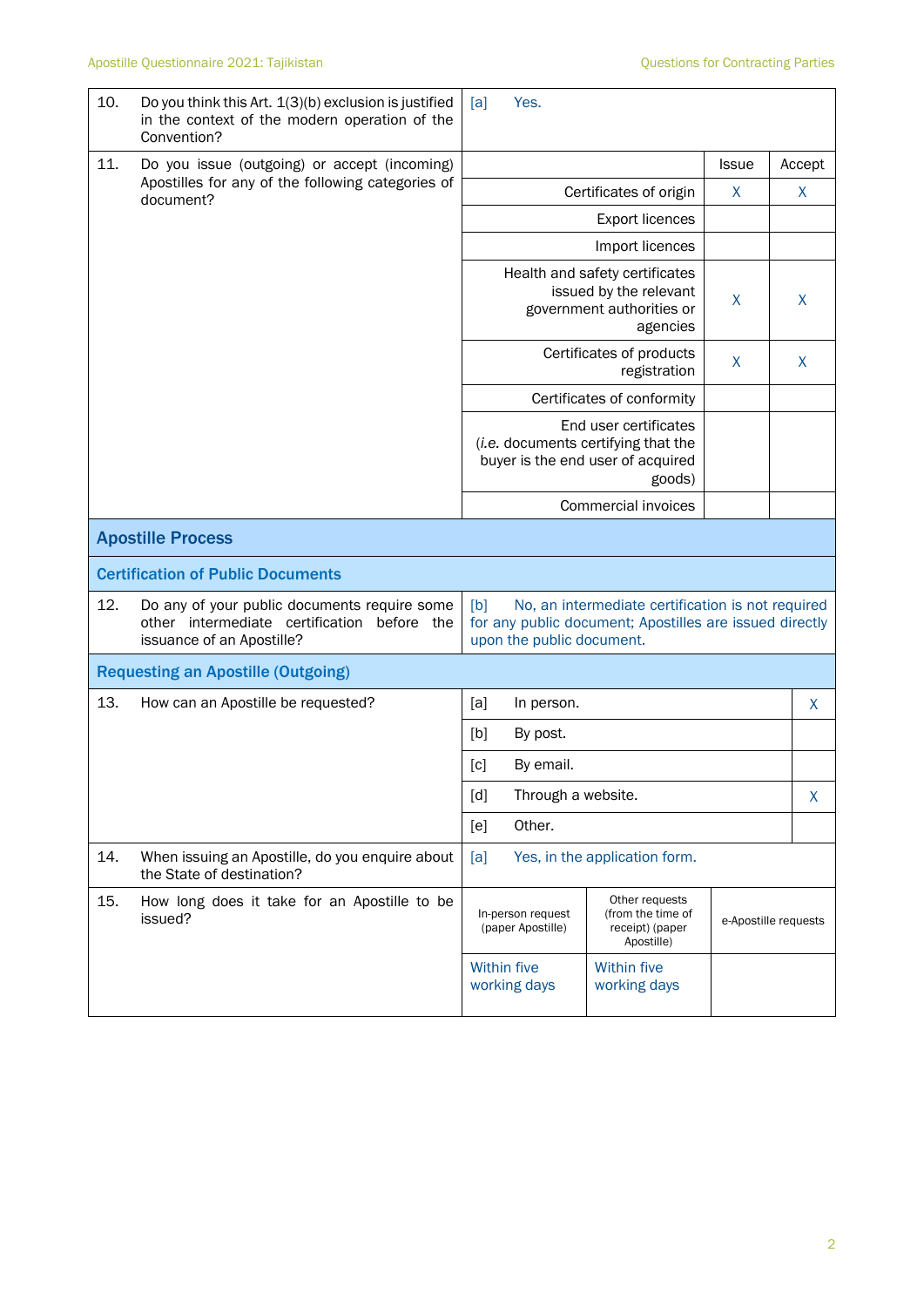| 16. | Does your Competent Authority impose a fee for<br>issuing an Apostille?                                                                                                                                                                       | Yes, but the price is dependent on, for example,<br>[b]<br>the category of public document(s), the Competent<br>Authority, or the type of application.<br>In common the fee for apostillization are following:<br>For individual:<br>5\$+37 Somoni per document (5 working days)                                                                                                                        |   |  |  |
|-----|-----------------------------------------------------------------------------------------------------------------------------------------------------------------------------------------------------------------------------------------------|---------------------------------------------------------------------------------------------------------------------------------------------------------------------------------------------------------------------------------------------------------------------------------------------------------------------------------------------------------------------------------------------------------|---|--|--|
|     |                                                                                                                                                                                                                                               | 10\$+37 Somoni per document (Express-3 days)                                                                                                                                                                                                                                                                                                                                                            |   |  |  |
|     |                                                                                                                                                                                                                                               | For legal entity:                                                                                                                                                                                                                                                                                                                                                                                       |   |  |  |
|     |                                                                                                                                                                                                                                               | 10\$+72 Somoni per document (5 working days)<br>20\$+72 Somoni per document (Express-3 days)                                                                                                                                                                                                                                                                                                            |   |  |  |
|     | <b>Issuing an Apostille (Outgoing)</b>                                                                                                                                                                                                        |                                                                                                                                                                                                                                                                                                                                                                                                         |   |  |  |
| 17. | How is the origin of a public document verified<br>for the purpose of issuing an Apostille (i.e.<br>verification of the authenticity of the signature,<br>the capacity of the signer, and the identity of the<br>seal / stamp (Art. $5(2)$ )? | [b]<br>Multiple Competent Authorities.<br>[v]<br>Multiple separate<br>databases<br>o <sub>f</sub><br>sample<br>signatures / seals / stamps, some in paper form, some<br>electronic.                                                                                                                                                                                                                     |   |  |  |
| 18. | How does a Competent Authority address<br>situations where it is unable to verify the origin<br>of the public document?                                                                                                                       | The Competent Authority will contact the issuing<br>[a]<br>authority to confirm authenticity, issue the Apostille,<br>and then add the new signature, stamp or seal to the<br>database.                                                                                                                                                                                                                 |   |  |  |
| 19. | In what language(s) are the 10 standard items<br>of your Apostilles available?                                                                                                                                                                | [a]<br>In one language.                                                                                                                                                                                                                                                                                                                                                                                 |   |  |  |
| 20. | In what language(s) are the blank fields of your<br>Apostilles filled in?                                                                                                                                                                     | [b]<br>In two languages.<br>Tajik<br>English                                                                                                                                                                                                                                                                                                                                                            |   |  |  |
| 21. | How are the blank fields of your Apostilles filled<br>in?                                                                                                                                                                                     | [b]<br>Using computer software.                                                                                                                                                                                                                                                                                                                                                                         |   |  |  |
|     | <b>Apostille Registers</b>                                                                                                                                                                                                                    |                                                                                                                                                                                                                                                                                                                                                                                                         |   |  |  |
| 22. | How is your Apostille register, required<br>by<br>Article 7, maintained?                                                                                                                                                                      | Single Competent Authority.<br>[a]<br>Electronic form, publicly accessible online (e-<br>$[1] % \centering \includegraphics[width=0.47\textwidth]{images/TrDiM-Architecture.png} % \caption{The first two different values of $S_1$-error of the estimators in the right, and the second two different values of $S_2$-error of the right, respectively.} % \label{TrDiM-Architecture} %$<br>Register). |   |  |  |
| 23. | What particulars are contained in your Apostille<br>register?                                                                                                                                                                                 | [a]<br>Number and<br>date of the Apostille<br>(required).                                                                                                                                                                                                                                                                                                                                               | X |  |  |
|     |                                                                                                                                                                                                                                               | Name and capacity of the person signing<br>[b]<br>the document and $/$ or the name of<br>authority whose seal or stamp is affixed<br>(required).                                                                                                                                                                                                                                                        | X |  |  |
|     |                                                                                                                                                                                                                                               | Name and / or type of underlying<br>[c]<br>document.                                                                                                                                                                                                                                                                                                                                                    | X |  |  |
|     |                                                                                                                                                                                                                                               | Description of the contents of underlying<br>$[d]$<br>document.                                                                                                                                                                                                                                                                                                                                         | X |  |  |
|     |                                                                                                                                                                                                                                               | Name of the applicant.<br>[e]                                                                                                                                                                                                                                                                                                                                                                           | X |  |  |
|     |                                                                                                                                                                                                                                               | State of destination.<br>$[f]$                                                                                                                                                                                                                                                                                                                                                                          | X |  |  |
|     |                                                                                                                                                                                                                                               | Copy of the Apostille.<br>[g]                                                                                                                                                                                                                                                                                                                                                                           | X |  |  |
|     |                                                                                                                                                                                                                                               | Copy of the underlying document.<br>[h]                                                                                                                                                                                                                                                                                                                                                                 | X |  |  |
|     |                                                                                                                                                                                                                                               | Other.<br>$[1]$                                                                                                                                                                                                                                                                                                                                                                                         | X |  |  |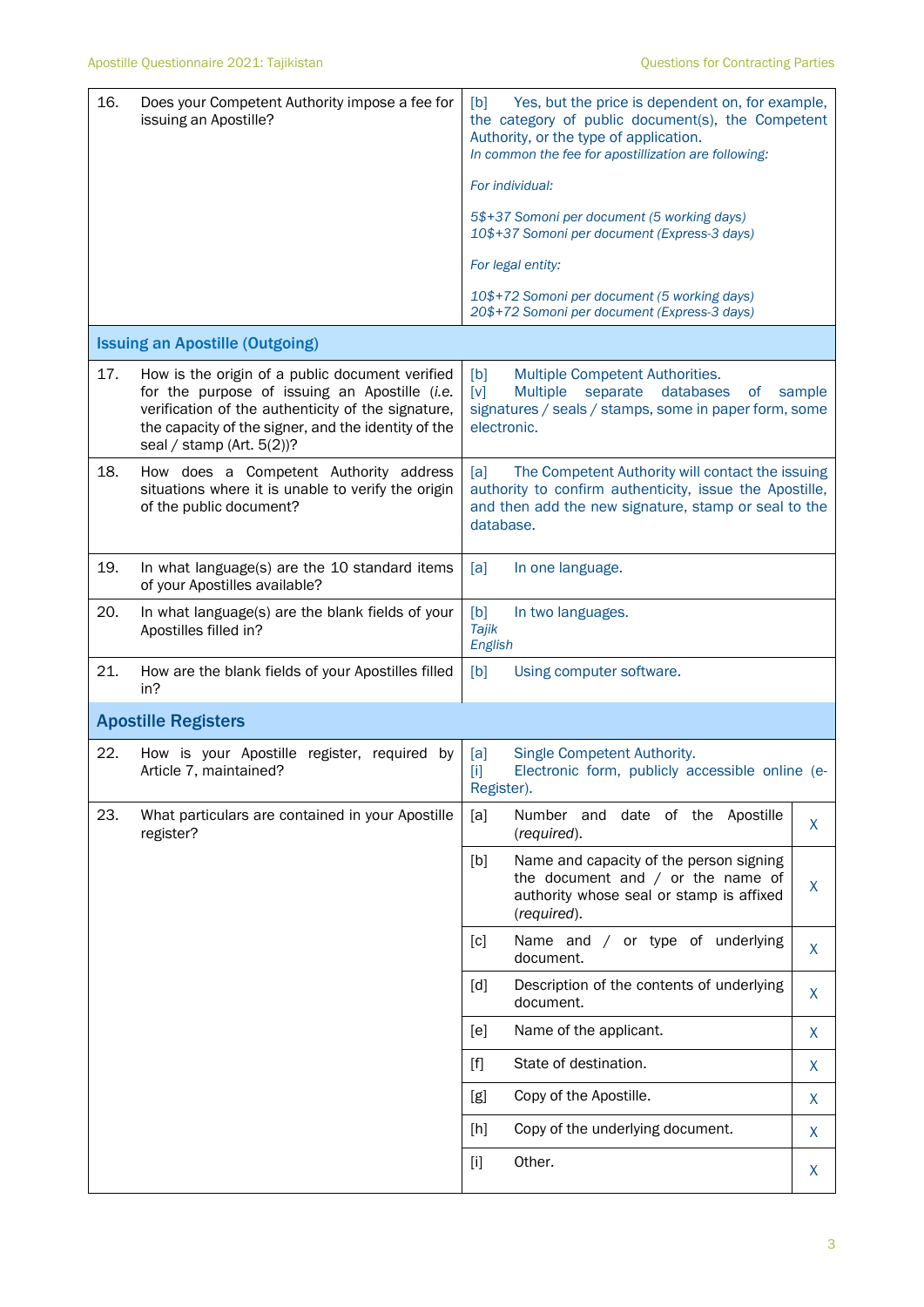| 24.                                                                                                                               | Is there a limit to how long records can be<br>retained on the Apostille register?                                                                                                             | Yes, other.<br>[c]<br><b>Unlimited period</b>                                                         |   |  |
|-----------------------------------------------------------------------------------------------------------------------------------|------------------------------------------------------------------------------------------------------------------------------------------------------------------------------------------------|-------------------------------------------------------------------------------------------------------|---|--|
| 25.                                                                                                                               | If your register is not publicly accessible, how<br>frequently do your Competent Authorities<br>receive requests to verify an Apostille they have<br>issued in the register?                   | [g]<br>Not applicable, register is publicly accessible.                                               |   |  |
|                                                                                                                                   | <b>Technology &amp; the e-APP</b>                                                                                                                                                              |                                                                                                       |   |  |
| 26.                                                                                                                               | Under your internal law, do you recognise<br>electronic / digital signatures as functionally<br>equivalent to handwritten signatures (i.e. can a<br>public document be signed electronically)? | Yes.<br>[a]                                                                                           |   |  |
| 27.                                                                                                                               | Under your internal law, are public documents<br>executed, or able to be executed, in electronic<br>form (whether or not they are to be used abroad<br>under the Convention)?                  | [b]<br>No, public documents are never executed in<br>electronic form.                                 |   |  |
| 28.                                                                                                                               | Do you issue e-Apostilles?                                                                                                                                                                     | [b]<br>No.<br>[iii]<br>We are not currently planning to implement the<br>e-Apostille component.       |   |  |
| For Parties that answered no to Q28.                                                                                              |                                                                                                                                                                                                | Internal law limitations.<br>[a]                                                                      | X |  |
|                                                                                                                                   | 28.1. What challenges are you facing that may prevent<br>you from implementing the e-Apostille?                                                                                                | [b]<br>Judicial or administrative structure.                                                          | X |  |
|                                                                                                                                   |                                                                                                                                                                                                | [c]<br>Implementation challenges (e.g. lack of<br>resources, lack of infrastructure).                 | X |  |
|                                                                                                                                   |                                                                                                                                                                                                | [d]<br>Cost.                                                                                          | X |  |
|                                                                                                                                   |                                                                                                                                                                                                | System interoperability / compatibility.<br>[e]                                                       |   |  |
|                                                                                                                                   |                                                                                                                                                                                                | $[f]$<br>Security concerns.                                                                           | X |  |
|                                                                                                                                   |                                                                                                                                                                                                | Other.<br>[g]                                                                                         |   |  |
| For Parties that answered no to Q28.<br>28.2. How do you issue an Apostille for a public<br>document executed in electronic form? |                                                                                                                                                                                                | [c]<br>Other.<br><b>By paper Apostille</b>                                                            |   |  |
| 29.                                                                                                                               | Are your authorities<br>equipped to accept<br>incoming e-Apostilles?                                                                                                                           | [c]<br>No.<br>Internal law limitations, system interoperability /<br>compatibility and other reasons. |   |  |
| 30.                                                                                                                               | Do you maintain an e-Register?                                                                                                                                                                 | Yes.<br>[a]                                                                                           |   |  |
|                                                                                                                                   | For Parties that answered yes to Q30.<br>30.2. What technology is used to maintain your<br>e-Register?                                                                                         | A government-built platform.<br>[a]                                                                   |   |  |
| 31.                                                                                                                               | Have you been in contact with other Competent<br>Authorities that operate an e-APP component<br>and exchanged information and / or relevant<br>experience?                                     | [b]<br>No.                                                                                            |   |  |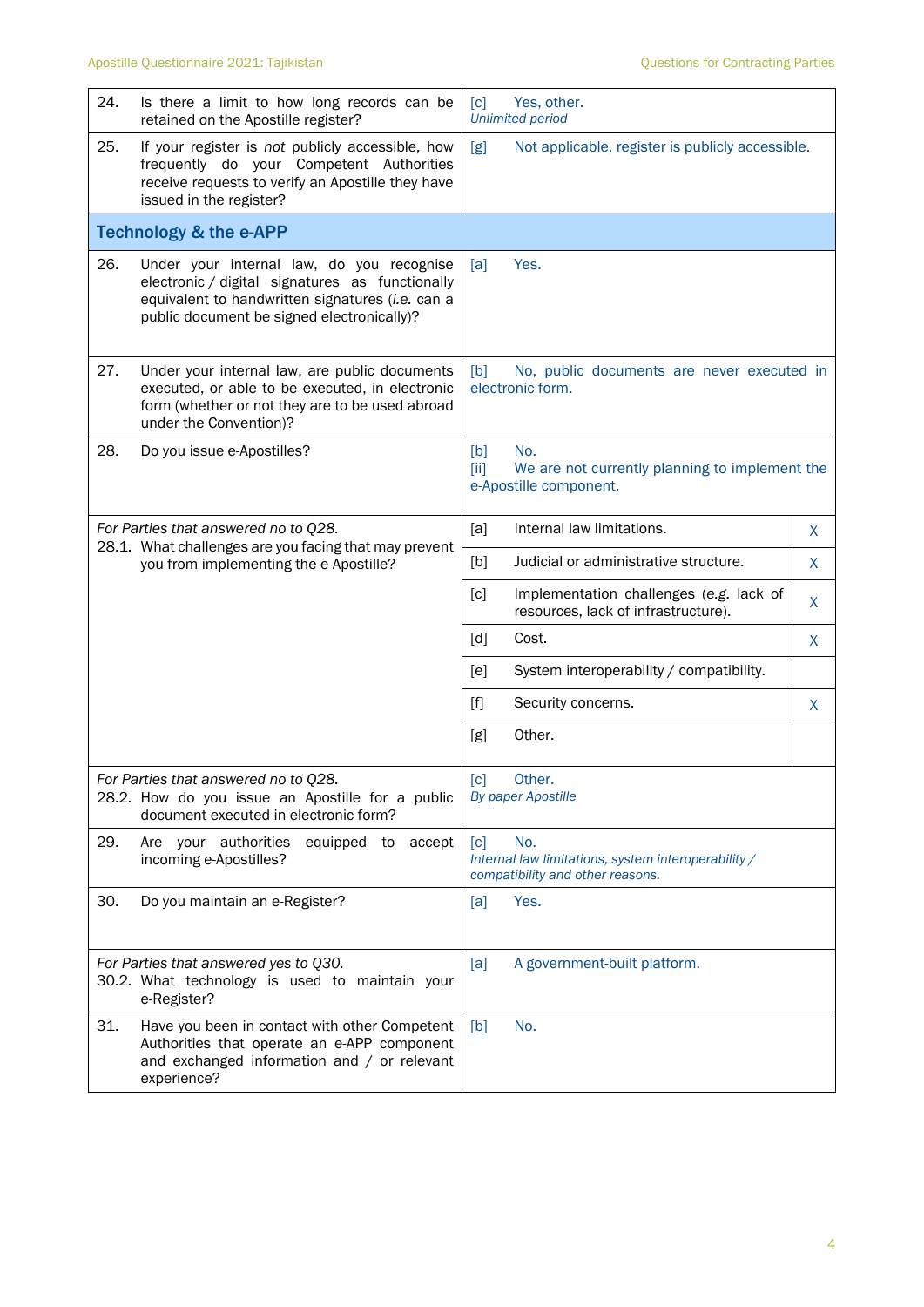| <b>Issues with Apostilles</b> |                                                                                                                                                                 |                                                                                                                                                                                                  |                                                                                                     |    |
|-------------------------------|-----------------------------------------------------------------------------------------------------------------------------------------------------------------|--------------------------------------------------------------------------------------------------------------------------------------------------------------------------------------------------|-----------------------------------------------------------------------------------------------------|----|
| 32.                           | Has an Apostille <i>issued</i> by your Competent<br>Authority ever been refused by the authorities of<br>another Contracting Party on the following<br>grounds: | [a]                                                                                                                                                                                              | Form requirements (e.g. square-shaped,<br>sides of at least nine centimetres, border,<br>ink, etc). |    |
|                               |                                                                                                                                                                 | [b]                                                                                                                                                                                              | The manner in which the Apostille was<br>affixed / attached to the underlying<br>document.          |    |
|                               |                                                                                                                                                                 | [c]                                                                                                                                                                                              | The Apostille was not signed.                                                                       |    |
|                               |                                                                                                                                                                 | [d]                                                                                                                                                                                              | οf<br>the<br>standard<br>One<br>or<br>more<br>informational items were not filled in.               |    |
|                               |                                                                                                                                                                 | [e]                                                                                                                                                                                              | The Apostille was in electronic form (an<br>e-Apostille).                                           |    |
|                               |                                                                                                                                                                 | $[f]$                                                                                                                                                                                            | The underlying public document was in<br>electronic form.                                           |    |
|                               |                                                                                                                                                                 | [g]                                                                                                                                                                                              | The underlying public document had<br>expired / was not issued within a certain<br>timeframe.       |    |
|                               |                                                                                                                                                                 | [h]                                                                                                                                                                                              | The underlying document was not a<br>public document under the law of the<br>destination.           |    |
|                               |                                                                                                                                                                 | $[1]$                                                                                                                                                                                            | Other.                                                                                              |    |
|                               |                                                                                                                                                                 | [j]                                                                                                                                                                                              | Unknown.                                                                                            |    |
|                               |                                                                                                                                                                 | [k]                                                                                                                                                                                              | No / Not applicable.                                                                                | X. |
| 33.                           | Has your Competent Authority ever<br>been<br>requested by external Competent Authorities to<br>certify or confirm your procedure for issuing<br>Apostilles?     | [b]                                                                                                                                                                                              | No.                                                                                                 |    |
| 34.                           | Has an Apostille <i>received</i> by your authorities<br>ever been refused on the following grounds:                                                             | [a]                                                                                                                                                                                              | The issuing State was not a Contracting<br>Party to the Apostille Convention.                       |    |
|                               |                                                                                                                                                                 | [b]                                                                                                                                                                                              | Form requirements (e.g. square-shaped,<br>sides of at least nine centimetres, border,<br>ink, etc). |    |
|                               |                                                                                                                                                                 | [c]                                                                                                                                                                                              | The manner in which the Apostille was<br>affixed / attached to the underlying<br>document.          |    |
|                               |                                                                                                                                                                 | [d]                                                                                                                                                                                              | The Apostille was not signed.                                                                       |    |
|                               |                                                                                                                                                                 | [e]                                                                                                                                                                                              | of<br>the<br>One<br>standard<br>or<br>more<br>informational items were not filled in.               |    |
|                               |                                                                                                                                                                 | $[f] % \begin{center} % \includegraphics[width=\linewidth]{imagesSupplemental_3.png} % \end{center} % \caption { % Our method can be used for the use of the image. % } % \label{fig:example} %$ | The Apostille was in electronic form (an<br>e-Apostille).                                           |    |